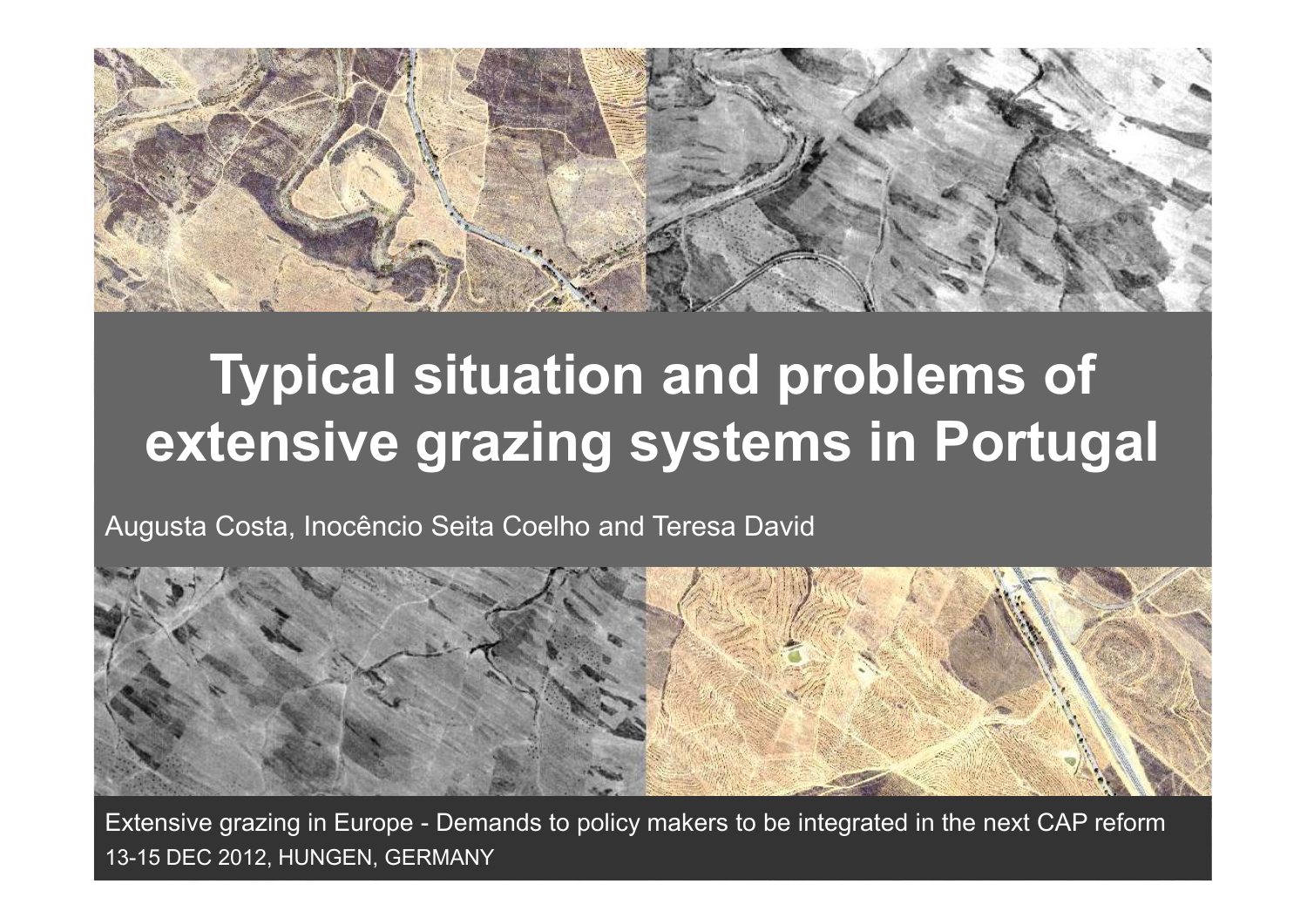### **Importance of semi-grasslands in Portugal**

# **Cover about (10 3 ha):**

Meadows and grasslands: 569.2 **(30.6%)** Shrublands: 340.4 **(18.3%)**Abandoned agriculture lands: 125.3 **(6.7%)** Woodlands understory: 825.8 **(44.4%) Total: 1860.7**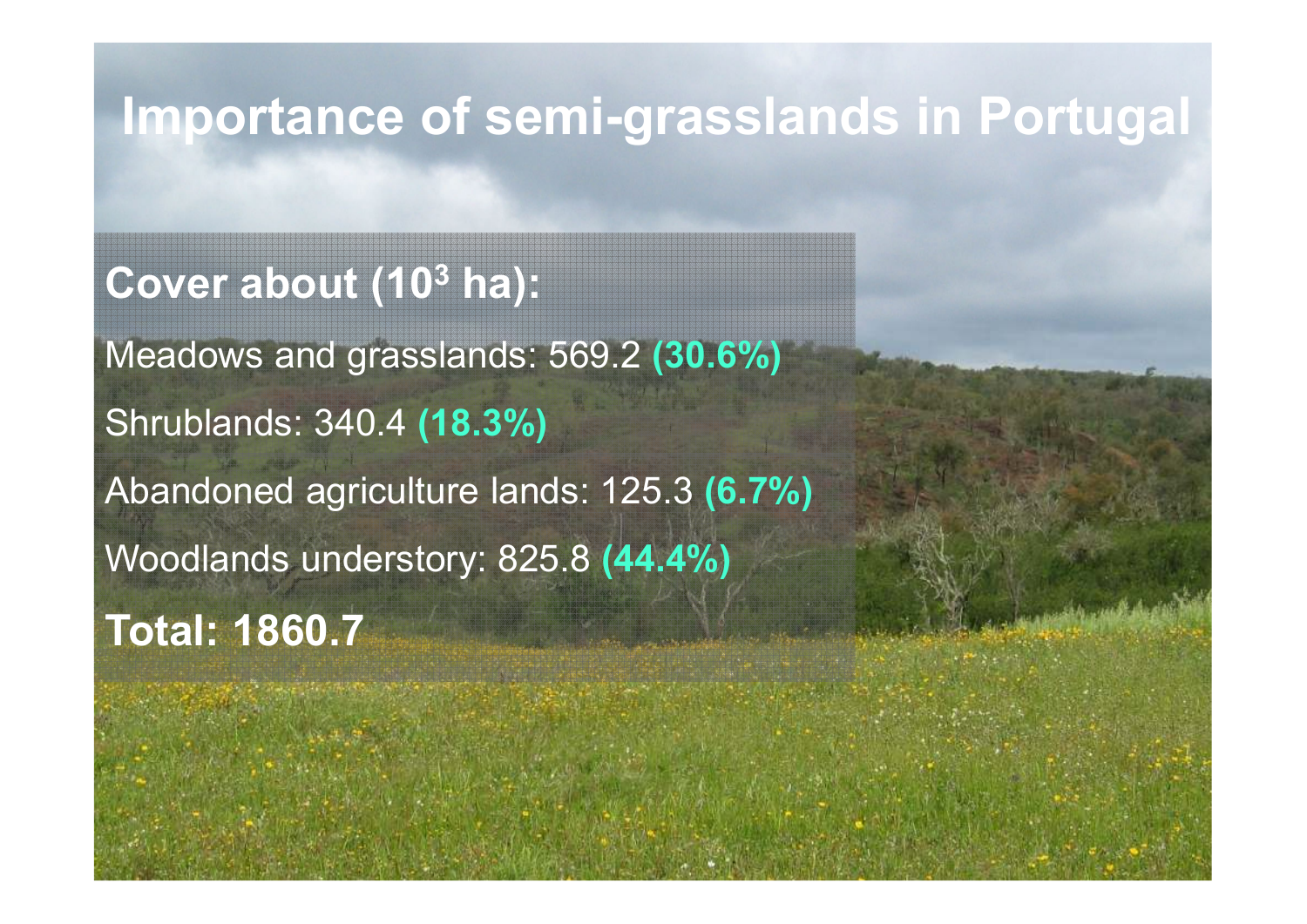### **Importance of semi-grasslands in Portugal**

Are increasingly recognized for a range of EU policies:

**Biodiversity**  Climate changeSoil Ecosystem services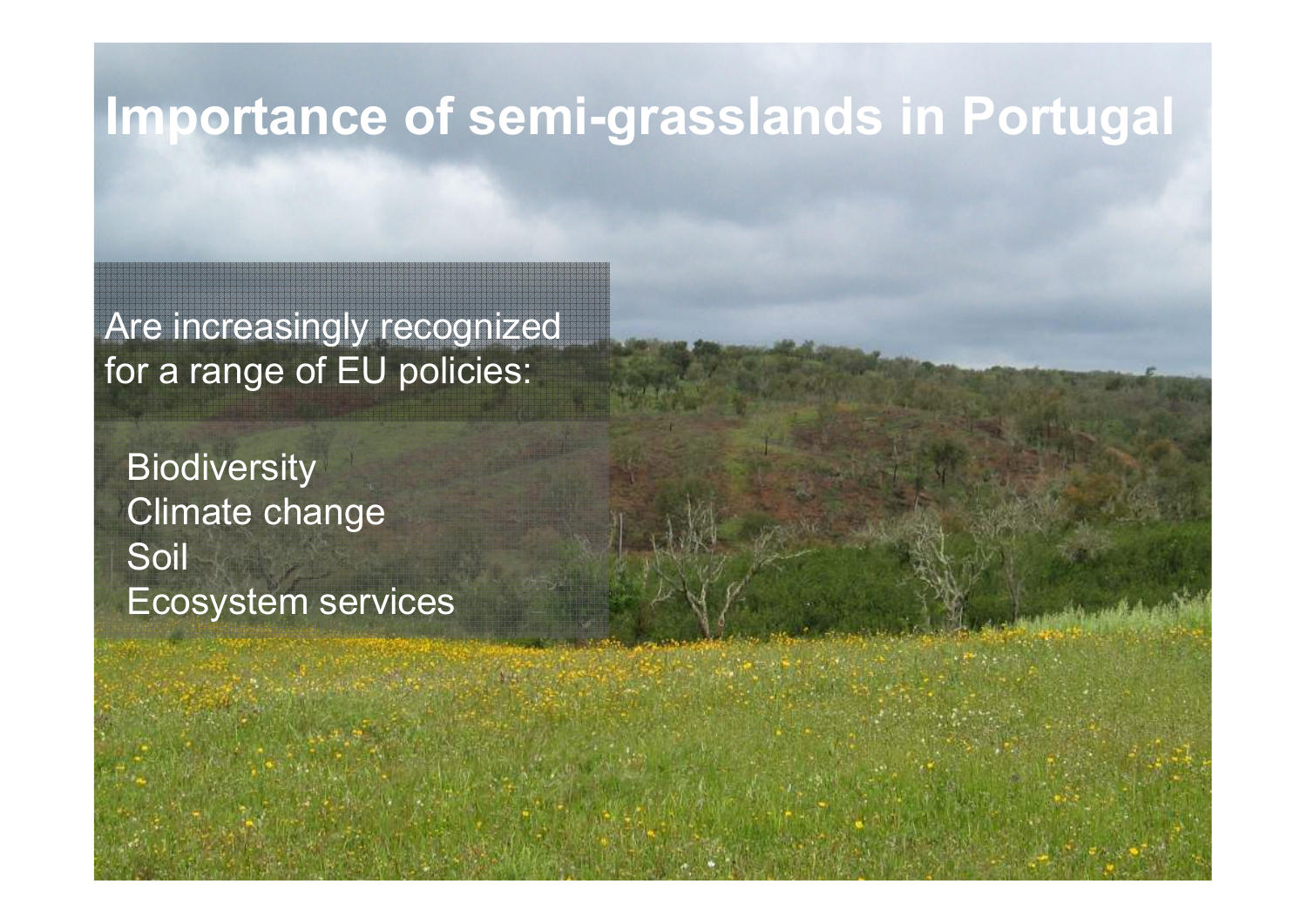#### **In position and set set set set of a set of a set of a set of a set of a set of a set of a set of a set of a set of a set of a set of a set of a set of a set of a set of a set of a set of a set of a set of a set of a set Portugal Internet Constitution What are we discussing?**

| $103$ ha<br>2411 | € ha <sup>-1</sup> | $103$ ha | $\epsilon$ ha <sup>-1</sup> |
|------------------|--------------------|----------|-----------------------------|
|                  |                    |          |                             |
|                  |                    | 2411     |                             |
| 1381             | 126                | 1102     | 142                         |
| 125              |                    | 69       |                             |
| 340              |                    | 187      |                             |
| 4257             |                    | 3769     |                             |
|                  |                    |          |                             |

**CAP Direct Payments?**  $\overline{\phantom{a}}$ **(610.8 M €yr -1) (3 Mha)**

 $\overline{C}$ Solid conservation and the conservation of the conservation of the conservation of the conservation of the conservation of the conservation of the conservation of the conservation of the conservation of the conservation of **185€ ha<sup>-1</sup> UAA: 2896 103 ha** **CAP eligibility rules ?**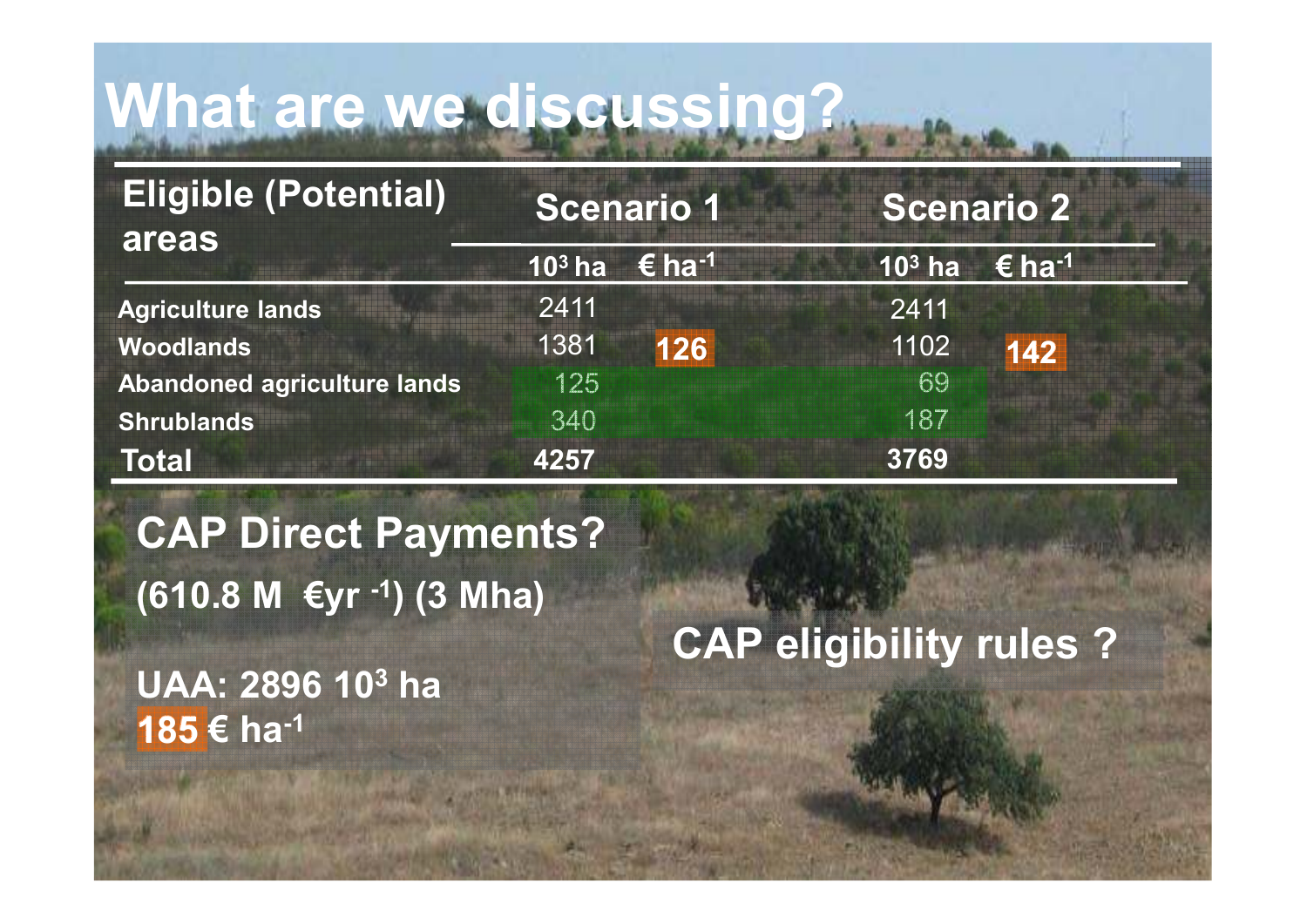#### **In position and set set set set of a set of a set of a set of a set of a set of a set of a set of a set of a set of a set of a set of a set of a set of a set of a set of a set of a set of a set of a set of a set of a set Portugal and Communication What are we discussing?**

**Definition: Semi-natural grasslands or meadows, out of crop rotation, not ploughed, not reseeded, with natural plant composition, with scattered trees and shrubs**

Is increasingly recognized for **Eligibility criteria: C**<br>Captain and the payments of the payment **Integration of semi-natural grasslands on LPIS**

Biodiversity**Climate Climate Climate Climate Climate changes** Soil conservation**Endiri-environmental schemes Defining "minimum activity"**